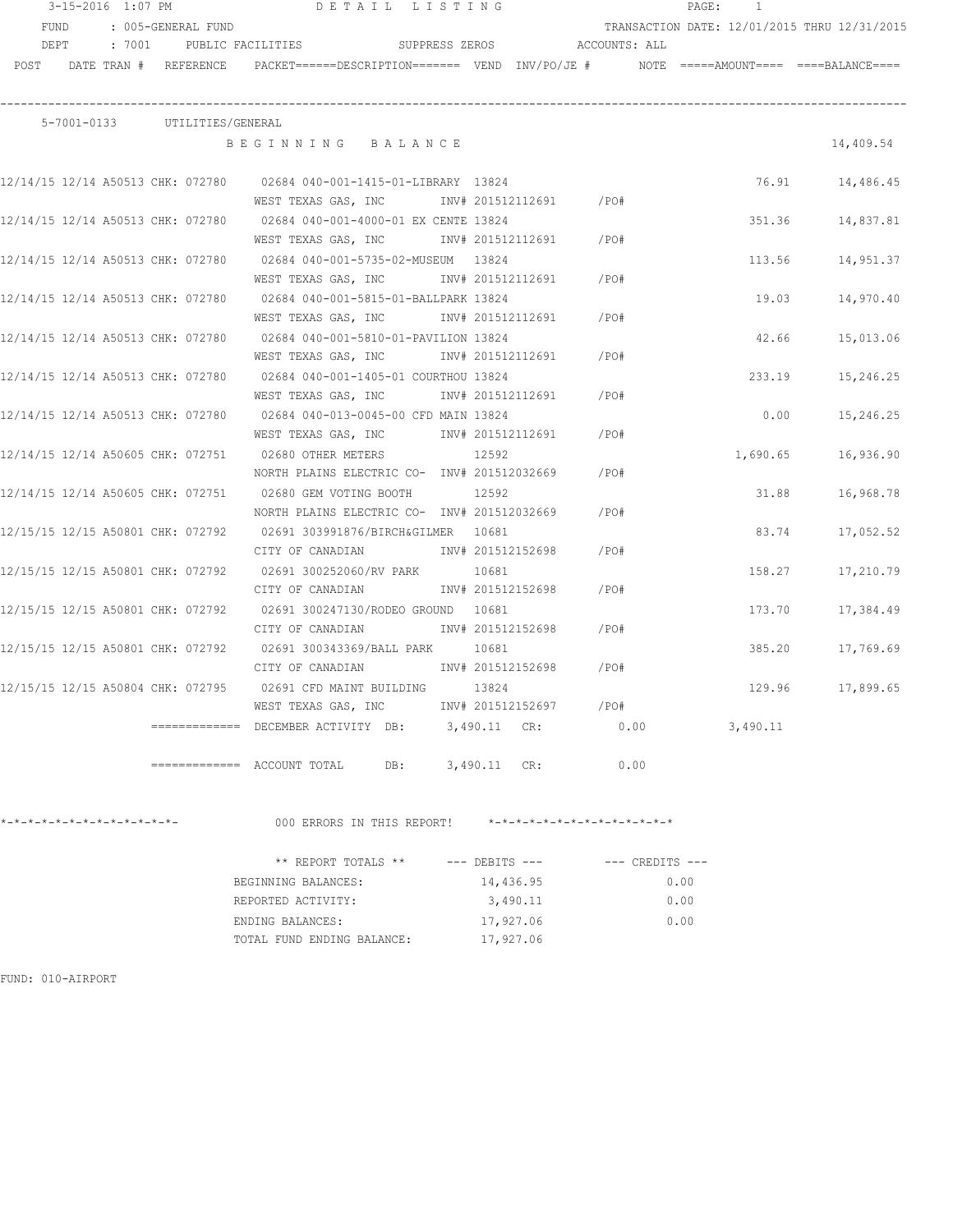| 3-15-2016 1:07 PM             |  |                             | DETAIL LISTING                                                                                                 |  |        |                                                         | PAGE:<br>2                                   |                 |  |
|-------------------------------|--|-----------------------------|----------------------------------------------------------------------------------------------------------------|--|--------|---------------------------------------------------------|----------------------------------------------|-----------------|--|
|                               |  | FUND : 010-AIRPORT          |                                                                                                                |  |        |                                                         | TRANSACTION DATE: 12/01/2015 THRU 12/31/2015 |                 |  |
|                               |  | DEPT : 7010 AIRPORT         | SUPPRESS ZEROS ACCOUNTS: ALL                                                                                   |  |        |                                                         |                                              |                 |  |
|                               |  |                             | POST DATE TRAN # REFERENCE PACKET=====DESCRIPTION======= VEND INV/PO/JE # NOTE =====AMOUNT==== ====BALANCE==== |  |        |                                                         |                                              |                 |  |
|                               |  | 5-7010-0133 UTILITIES       |                                                                                                                |  |        |                                                         |                                              |                 |  |
|                               |  |                             | BEGINNING BALANCE                                                                                              |  |        |                                                         |                                              | 614.10          |  |
|                               |  |                             | 12/14/15 12/14 A50494 CHK: 000957 02681 AT&T 10220 10220                                                       |  |        |                                                         |                                              | 207.54 821.64   |  |
|                               |  |                             | 12/14/15 12/14 A50497 CHK: 000960 02681 UTILITIES 12592                                                        |  |        |                                                         |                                              | 535.97 1,357.61 |  |
|                               |  |                             | NORTH PLAINS ELECTRIC CO- INV# 201512032670 / PO#                                                              |  |        |                                                         |                                              |                 |  |
|                               |  |                             | ============ DECEMBER ACTIVITY DB: 743.51 CR: 0.00 743.51                                                      |  |        |                                                         |                                              |                 |  |
|                               |  |                             | ============= ACCOUNT TOTAL DB: 743.51 CR: 0.00                                                                |  |        |                                                         |                                              |                 |  |
|                               |  |                             | *-*-*-*-*-*-*-*-*-*-*-*-*-         000 ERRORS IN THIS REPORT! *-*-*-*-*-*-*-*-*-*-*-*-*-*                      |  |        |                                                         |                                              |                 |  |
|                               |  |                             | ** REPORT TOTALS ** --- DEBITS --- -- CREDITS ---                                                              |  |        |                                                         |                                              |                 |  |
|                               |  |                             | BEGINNING BALANCES:                                                                                            |  | 614.10 | 0.00                                                    |                                              |                 |  |
|                               |  |                             | REPORTED ACTIVITY:                                                                                             |  |        | 743.51 0.00                                             |                                              |                 |  |
|                               |  |                             | ENDING BALANCES: $1,357.61$ 0.00                                                                               |  |        |                                                         |                                              |                 |  |
|                               |  |                             | TOTAL FUND ENDING BALANCE: 1,357.61                                                                            |  |        |                                                         |                                              |                 |  |
| FUND: 011-ROAD & BRIDGE PCT 1 |  | 5-4011-0133 UTILITIES/PCT 1 |                                                                                                                |  |        |                                                         |                                              |                 |  |
|                               |  |                             | BEGINNING BALANCE                                                                                              |  |        |                                                         |                                              | 156.70          |  |
| DEPT: 4011 ROAD & BRIDGE 1    |  |                             |                                                                                                                |  |        |                                                         |                                              |                 |  |
|                               |  |                             | 12/14/15 12/14 A50513 CHK: 072780 02684 040-001-3995-01-PCT 1 BA 13824                                         |  |        |                                                         |                                              | 112.60 269.30   |  |
|                               |  |                             | WEST TEXAS GAS, INC 		 INV# 201512112691 / PO#                                                                 |  |        |                                                         |                                              |                 |  |
|                               |  |                             | 12/14/15 12/14 A50605 CHK: 072751 02680 PCT 1 12592                                                            |  |        |                                                         |                                              | 99.67 368.97    |  |
|                               |  |                             | NORTH PLAINS ELECTRIC CO- INV# 201512032669 / PO#                                                              |  |        |                                                         |                                              |                 |  |
|                               |  |                             | ============= DECEMBER ACTIVITY DB: 212.27 CR:                                                                 |  |        | 0.00                                                    | 212.27                                       |                 |  |
|                               |  |                             | ============= ACCOUNT TOTAL DB: 212.27 CR:                                                                     |  |        | 0.00                                                    |                                              |                 |  |
| *-*-*-*-*-*-*-*-*-*-*-*-*-*-  |  |                             | 000 ERRORS IN THIS REPORT!                                                                                     |  |        | $* - * - * - * - * - * - * - * - * - * - * - * - * - *$ |                                              |                 |  |
|                               |  |                             | ** REPORT TOTALS ** --- DEBITS ---                                                                             |  |        | --- CREDITS ---                                         |                                              |                 |  |
|                               |  |                             | BEGINNING BALANCES:                                                                                            |  | 156.70 |                                                         | 0.00                                         |                 |  |
|                               |  |                             | REPORTED ACTIVITY:                                                                                             |  | 212.27 | 0.00                                                    |                                              |                 |  |
|                               |  |                             | ENDING BALANCES:                                                                                               |  | 368.97 | 0.00                                                    |                                              |                 |  |
|                               |  |                             | TOTAL FUND ENDING BALANCE: 368.97                                                                              |  |        |                                                         |                                              |                 |  |
| FUND: 012-ROAD & BRIDGE PCT 2 |  |                             |                                                                                                                |  |        |                                                         |                                              |                 |  |
|                               |  | 5-4012-0133 UTILITIES/PCT 2 | -----------------------------                                                                                  |  |        |                                                         |                                              |                 |  |

B E G I N N I N G B A L A N C E 84.81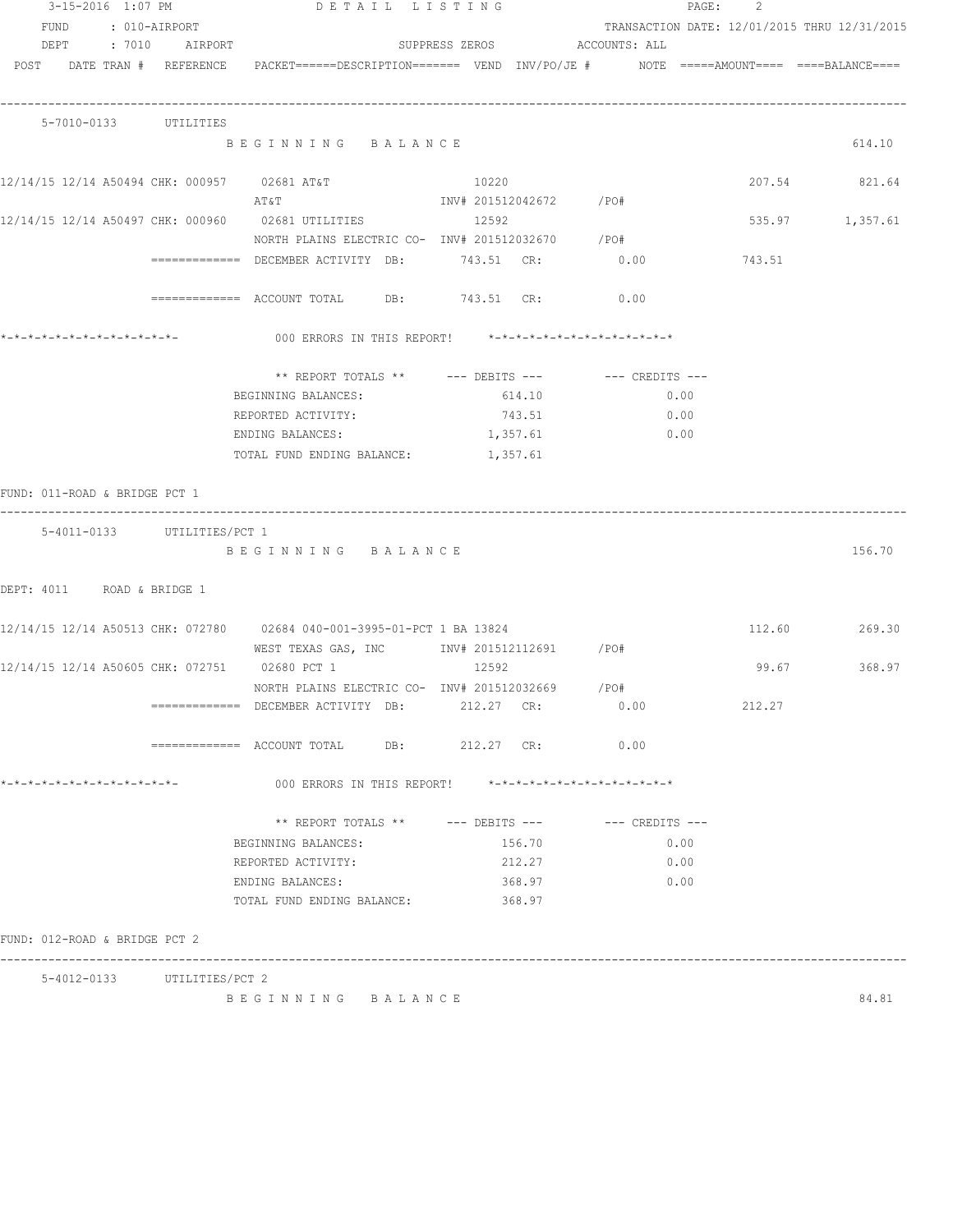|                                | 3-15-2016 1:07 PM                 | DETAIL LISTING                                                                                                  |                              |                                              | 3<br>$\texttt{PAGE}$ : |               |
|--------------------------------|-----------------------------------|-----------------------------------------------------------------------------------------------------------------|------------------------------|----------------------------------------------|------------------------|---------------|
|                                | FUND : 012-ROAD & BRIDGE PCT 2    |                                                                                                                 |                              | TRANSACTION DATE: 12/01/2015 THRU 12/31/2015 |                        |               |
|                                | DEPT : 4012 ROAD & BRIDGE 2       |                                                                                                                 | SUPPRESS ZEROS ACCOUNTS: ALL |                                              |                        |               |
|                                |                                   | POST DATE TRAN # REFERENCE PACKET======DESCRIPTION======= VEND INV/PO/JE # NOTE =====AMOUNT==== ====BALANCE==== |                              |                                              |                        |               |
|                                |                                   | 12/14/15 12/14 A50605 CHK: 072751 02680 PCT 2                                                                   | 12592                        |                                              |                        | 136.69 221.50 |
|                                |                                   | NORTH PLAINS ELECTRIC CO- INV# 201512032669 / PO#                                                               |                              |                                              |                        |               |
|                                |                                   | ============= DECEMBER ACTIVITY DB: 136.69 CR: 0.00 136.69                                                      |                              |                                              |                        |               |
|                                |                                   | ============ ACCOUNT TOTAL DB: 136.69 CR: 0.00                                                                  |                              |                                              |                        |               |
| *_*_*_*_*_*_*_*_*_*_*_*_*_*_*_ |                                   | 000 ERRORS IN THIS REPORT! *-*-*-*-*-*-*-*-*-*-*-*-*-*-                                                         |                              |                                              |                        |               |
|                                |                                   | ** REPORT TOTALS ** --- DEBITS ---                                                                              |                              | --- CREDITS ---                              |                        |               |
|                                |                                   | BEGINNING BALANCES:                                                                                             | 84.81                        | 0.00                                         |                        |               |
|                                |                                   | REPORTED ACTIVITY:                                                                                              | 136.69                       | 0.00                                         |                        |               |
|                                |                                   | ENDING BALANCES:                                                                                                | 221.50                       | 0.00                                         |                        |               |
|                                |                                   | TOTAL FUND ENDING BALANCE: 221.50                                                                               |                              |                                              |                        |               |
| FUND: 013-ROAD & BRIDGE PCT 3  |                                   |                                                                                                                 |                              |                                              |                        |               |
|                                |                                   |                                                                                                                 |                              |                                              |                        |               |
|                                | 5-4013-0133 UTILITIES/PCT 3       | BEGINNING BALANCE                                                                                               |                              |                                              |                        | 282.23        |
| DEPT: 4013 ROAD & BRIDGE 3     |                                   |                                                                                                                 |                              |                                              |                        |               |
|                                |                                   | 12/14/15 12/14 A50605 CHK: 072751     02680 PCT 3                                                               | 12592                        |                                              |                        | 199.35 481.58 |
|                                |                                   | NORTH PLAINS ELECTRIC CO- INV# 201512032669 / PO#                                                               |                              |                                              |                        |               |
|                                |                                   | ============= DECEMBER ACTIVITY DB: 199.35 CR:                                                                  |                              | 0.00                                         | 199.35                 |               |
|                                |                                   |                                                                                                                 |                              |                                              |                        |               |
|                                |                                   | ============ ACCOUNT TOTAL DB: 199.35 CR: 0.00                                                                  |                              |                                              |                        |               |
| *_*_*_*_*_*_*_*_*_*_*_*_*_*_*_ |                                   | 000 ERRORS IN THIS REPORT! *-*-*-*-*-*-*-*-*-*-*-*-*-*-                                                         |                              |                                              |                        |               |
|                                |                                   | ** REPORT TOTALS ** --- DEBITS --- -- CREDITS ---                                                               |                              |                                              |                        |               |
|                                |                                   | BEGINNING BALANCES: 282.23                                                                                      |                              | 0.00                                         |                        |               |
|                                |                                   | REPORTED ACTIVITY:                                                                                              | 199.35                       | 0.00                                         |                        |               |
|                                |                                   | ENDING BALANCES:                                                                                                | 481.58                       | 0.00                                         |                        |               |
|                                |                                   | TOTAL FUND ENDING BALANCE:                                                                                      | 481.58                       |                                              |                        |               |
| FUND: 014-ROAD & BRIDGE PCT 4  |                                   |                                                                                                                 |                              |                                              |                        |               |
|                                | 5-4014-0133 UTILITIES/PCT 4       |                                                                                                                 |                              |                                              |                        |               |
|                                |                                   | BEGINNING BALANCE                                                                                               |                              |                                              |                        | 227.87        |
| DEPT: 4014 ROAD & BRIDGE 4     |                                   |                                                                                                                 |                              |                                              |                        |               |
|                                | 12/14/15 12/14 A50605 CHK: 072751 | 02680 PCT 4                                                                                                     | 12592                        |                                              | 274.72                 | 502.59        |
|                                |                                   | NORTH PLAINS ELECTRIC CO- INV# 201512032669<br>============ DECEMBER ACTIVITY DB:                               | 274.72 CR:                   | / PO#<br>0.00                                | 274.72                 |               |
|                                |                                   |                                                                                                                 | 274.72 CR:                   | 0.00                                         |                        |               |